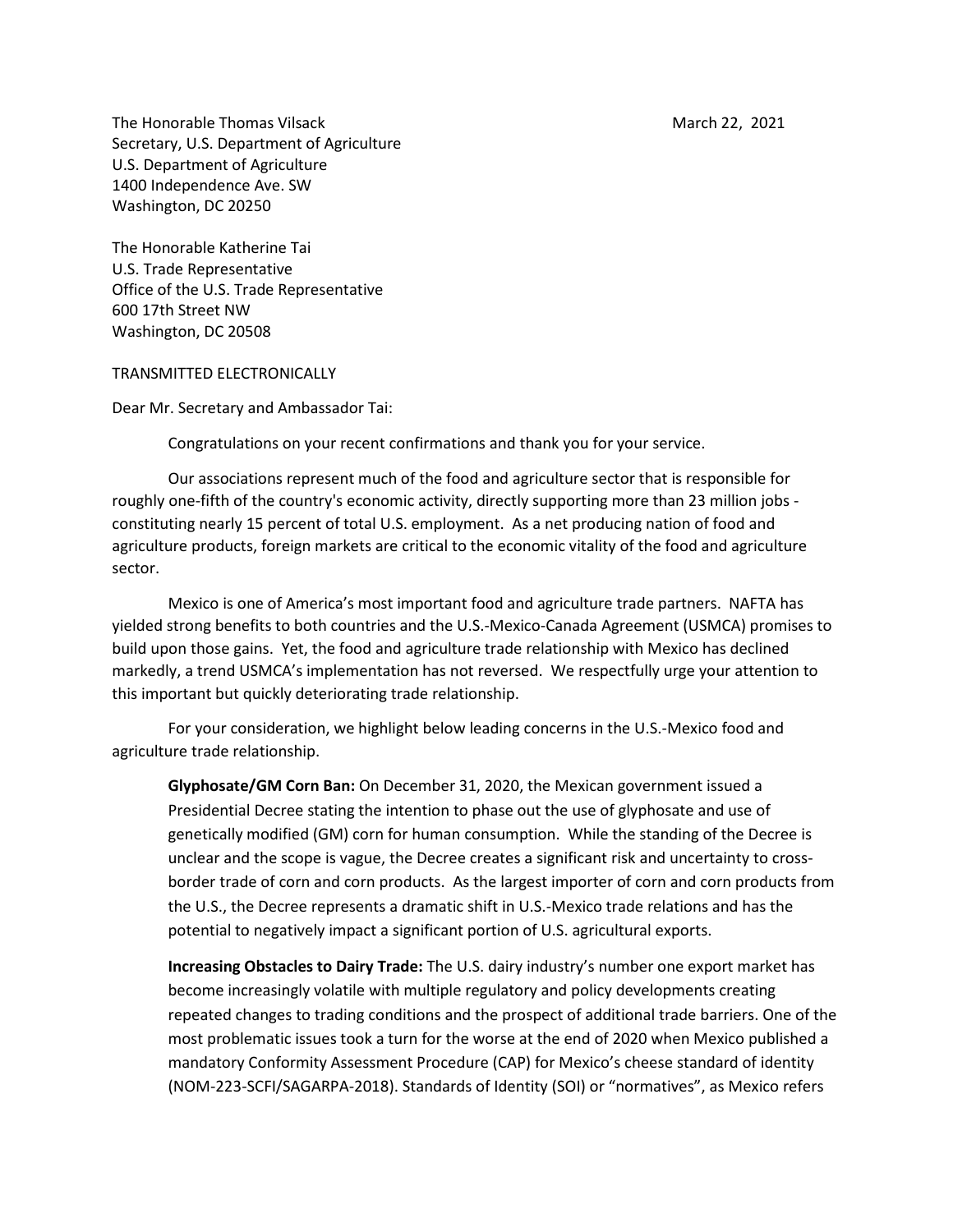to them, are created to ensure product quality and integrity of that product; they are not focused on food safety. SOIs are widely used by the U.S. and other countries for various products but not wielded as barriers to trade. Mexico, however, has approached this SOI and its compliance as if the regulation concerned human or animal health risks. Mexico's cheese SOI initially contained a voluntary CAP, yet this was changed – in contradiction to the recommendations of a technical working group (WG) – to a mandatory CAP, in addition to introducing other problematic modifications that deviated from the technical WG recommendations. It is essential that this cheese CAP be returned to a voluntary procedure. In addition to the cheese CAP issue, we've seen a continual churn in customs enforcement shifts for minor paperwork compliance or interpretation issues; repeated policy proposals, including ones championed by Mexico's Ministry of Agriculture, aimed at curtailing dairy imports; and growing restrictions on the use of common cheese names in this key market. Collectively, they are creating a deeply turbulent market for dairy exports.

**Organic Export Certification Requirement:** On December 16, 2020, the Organic Trade Association was informed by a U.S. accredited organic certifying agency that Mexico's Health, Food Safety, and Quality Agency (SENASICA) would begin requiring all U.S. organic exports to Mexico to become certified to Mexico's organic standards (Ley de Producto Organicos – LPO) no later than December 28, 2020. This requirement has not been notified to the WTO to allow for stakeholder comments and was never formally notified to the U.S. government. Previously, USDA certified organic products could be exported to Mexico and sold as organic without additional certification. Thanks to USDA/USTR efforts the U.S. was granted an extension until June 26, 2021. However, even this is an extraordinarily short timeline for implementation. If this policy is enforced, U.S organic producers will experience significant trade disruptions as certification can take a year or more for organic companies to become certified to a new organic standard. These un-notified technical barriers to trade will increase costs of exporting to Mexico that include significant staffing expenses, paperwork, and new certification and inspection costs while Mexican exporters continue to enjoy access to U.S. markets. Mexico is the second largest market in the world for U.S. organic exports, importing over \$117 million dollars of U.S organic goods in 2020. The current timeline for certification is not feasible for U.S. companies, and if implemented, will cause significant trade disruptions and losses for U.S. organic exporters. SENASICA has not provided clarity on what products specifically will be required for certification, if the policy includes all organics or only a select grouping. We ask the Administration to address these concerns directly with the Mexican government to allow for additional time for certification as well as a confirmation on affected products.

**Corn Product Disparagement:** Over the past year, in violation of its trade obligations, Mexico has undertaken a state-sponsored campaign of disparagement of corn sweeteners from the U.S. There is reason to believe that these actions were coordinated with Mexican sugar industry advertising to disparage U.S. corn sweeteners. The public comments inaccurately allege that U.S. corn sweeteners are subsidized in violation of trade obligations, being dumped into Mexico, are uniquely (different from sugar) responsible for poor health outcomes, and that sugar is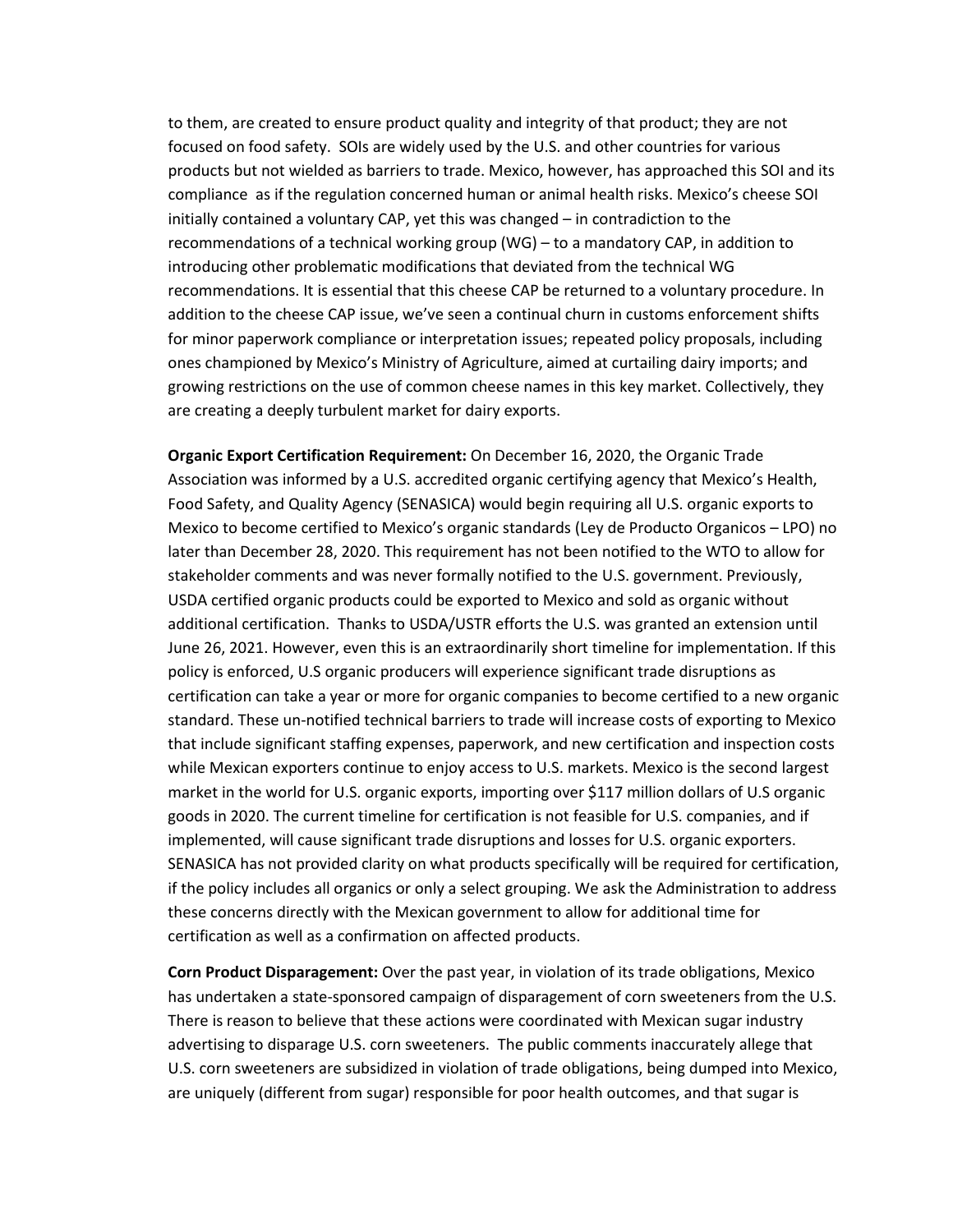"natural" while corn sweeteners are a chemical imposter. These attacks have included depictions in a federal government-sponsored publication depicting high fructose corn syrup (HFCS) as a "poison," using a skull and crossbones image. Additionally, Mexican officials have undertaken a "native corn" campaign with the stated objective to eliminate imported U.S. corn.

**Biotechnology Approvals:** Beyond the Decree, the Government of Mexico has created significant uncertainty for agricultural biotechnology, ceasing review and approval of any biotechnology applications since May 2018. As a result, Mexico has become a significant barrier to launching new biotechnology products within North America, potentially restricting U.S. farmer access to new technologies that will assist in addressing critical issues such as sustainability and climate change.

**Meat Industry Market Access and Geographical Indications:** The USMCA preserves, and extends, the vital duty-free market access afforded to U.S. meat and poultry exports to Mexico established under NAFTA. Because of this access, and the resulting integration of the North American market for the meat and poultry industry, Mexico has cemented its position as a significant importer of U.S. meat and poultry, finishing 2020 as the third largest value market for U.S. beef and pork products and the top destination for U.S. poultry exports. We are particularly concerned about policies that would result in retaliation against U.S. meat and poultry exports to Mexico, or other onerous barriers that would unduly restrict trade, cost hard-earned market share, and jeopardize jobs and livelihoods for American meat and poultry industry workers. One such impediment concerns attempts by the European Union (EU) to seize exclusive use of common meat terms under its 2018 free trade agreement with Mexico. Although USMCA provides important procedural safeguards for the recognition of new geographical indications (GIs), including strong mechanisms designed to prevent issuances of GIs that would block U.S. producers from using common names, meat and poultry producers, packers, and processors are susceptible to EU circumvention and overreach. The burdensome labeling, rebranding, and production costs associated with GI compliance – stemming from the successful confiscation of a common meat term by the EU, or other region or country with which Mexico has a free trade agreement – could cripple U.S. producers of common name meat products and cause some to shutter completely. Others would be forced to undertake cost-prohibitive consumer education campaigns to address confusion resulting from these arduous rebranding efforts. Sustained U.S. engagement on this issue is essential to defend against GI abuses, to achieve a transparent system that supports enforceable due process procedures, and to safeguard future access for common name meat and poultry products to this critical market.

**Potato Import Ban:** In 2002, the U.S. and Mexican governments announced that both sides would resolve two long-standing market access issues -- the U.S. agreed to expand market access for Mexican avocados and Mexico agreed to open their market for U.S. fresh potatoes. Today, the U.S. imports \$2 billion worth of Mexican avocados while Mexico remains almost entirely closed to U.S. fresh potatoes. In 2014, after losing several phytosanitary rulings before international bodies, the Mexican government agreed to allow U.S. fresh potatoes full market access. Immediately the Mexican potato cartel ("CONPAPA") filed a series of legal injunctions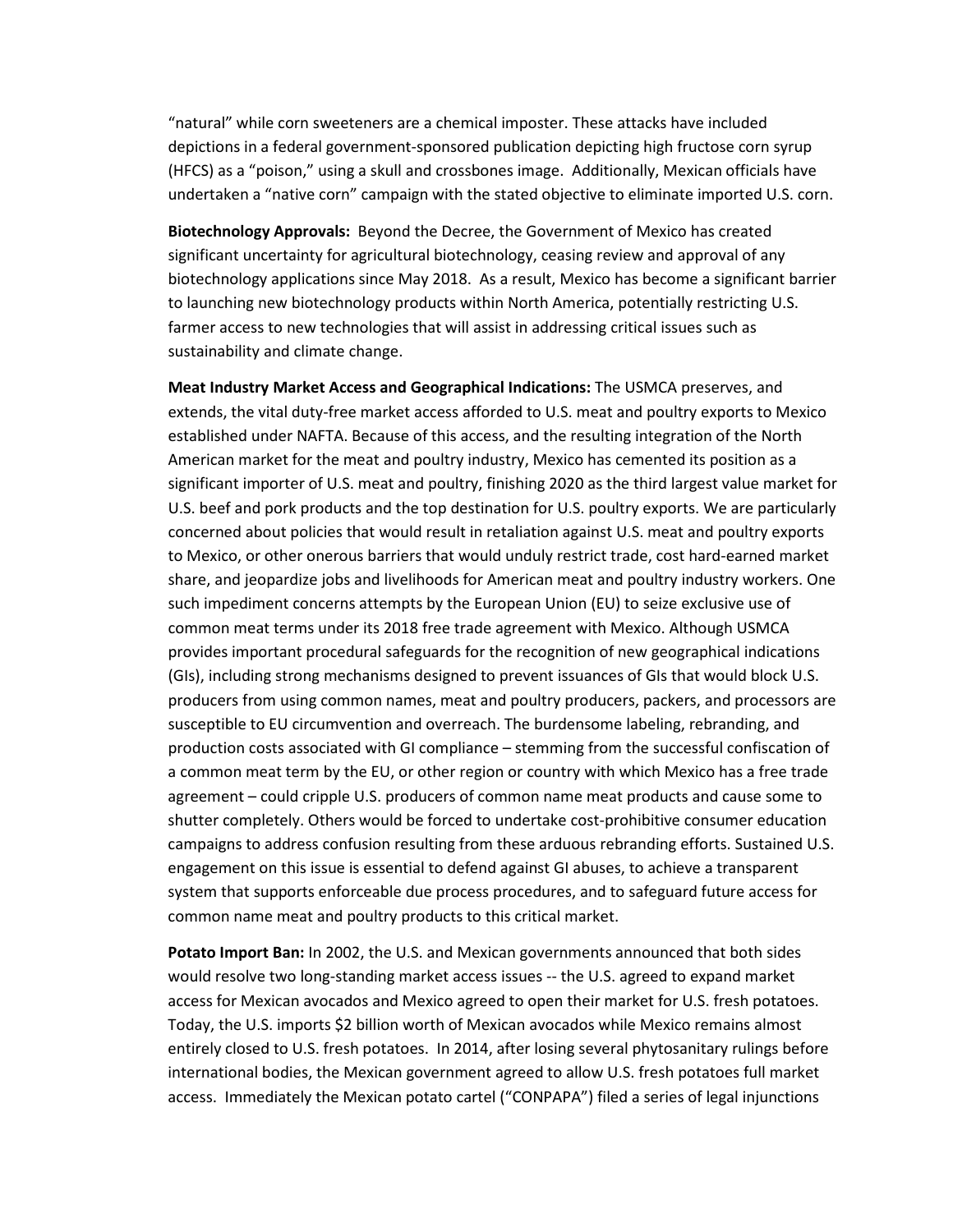against their own government to block that access. Many of those cases have been dispensed with, but the two that remain have progressed to the Mexican Supreme Court. The primary question the cases ask the Court to resolve is not limited to potatoes, but instead alleges that the Mexican government has no authority to provide market access to any agricultural commodity. A negative outcome in these cases could have far-reaching impacts for U.S.-Mexico agricultural trade. If the Supreme Court rules in favor of the cartel, any imported agricultural commodity's access would be called into question and potentially blocked. On February 17, 2021, the Court published a draft ruling that would have resolved this issue in favor of the U.S. and other countries exporting to Mexico. However, during a formal session on February 24, 2021 where that draft ruling was set to be confirmed, the justice who authored it asked for a delay in further proceedings to an indeterminate date.

**Front-of-Pack Labeling (NOM-051):** Mexico's new front-of-pack (FOP) labeling regulation, NOM-051, went into effect on November 30, 2020, with additional requirements on product endorsements and claims authorized on April 1, 2021. Mexico's NOM-051 mirrors the Chilean FOP labeling scheme in which black stop signs are used to alert consumers of high amounts of calories, sugar, sodium, and saturated fat in packaged foods and non-alcoholic beverages. On January 27, 2021, Mexico's Consumer Protection Office (PROFECO) published requirements regarding seals and recommendation legends, requiring that seals or nutritional recommendations by organizations and associations must be approved by PROFECO to be used on processed foods and non-alcoholic beverages. We are deeply concerned by the new food labeling measures in Mexico. The impact of these measures, which, in certain areas, appear to lack a sound, scientific basis, are exacerbated by a government campaign in Mexico to curtail U.S. food and agriculture imports by attacking the reputation of imported products, branding them as detrimental to the health of Mexican consumers.

Of course, renewal of a healthy bilateral trade relationship requires prudent actions by both parties. Until the U.S. International Trade Commission (USITC) voted on February 11 to find there is not serious injury to U.S. blueberry producers from imports, 44% of Mexico's fresh produce exports to the U.S. were under investigation. Monitoring investigations continue regarding imports of strawberries, bell peppers, squash and cucumbers, respectively, and blueberry producers are seeking protection through political intervention. As you address the struggles of U.S. seasonal produce farmers, we respectfully urge you to explore a variety of other means of enhancing their competitiveness.

We are eager to work with you to address challenges in the Mexico trade relationship, which is critical to U.S. farmers, ranchers, producers, and workers. Naturally, we would be pleased to address any questions or concerns you may have.

Sincerely, American Farm Bureau Federation American Feed Industry Association American Seed Trade Association American Soybean Association Association of Equipment Manufacturers Biotechnology Innovation Organization